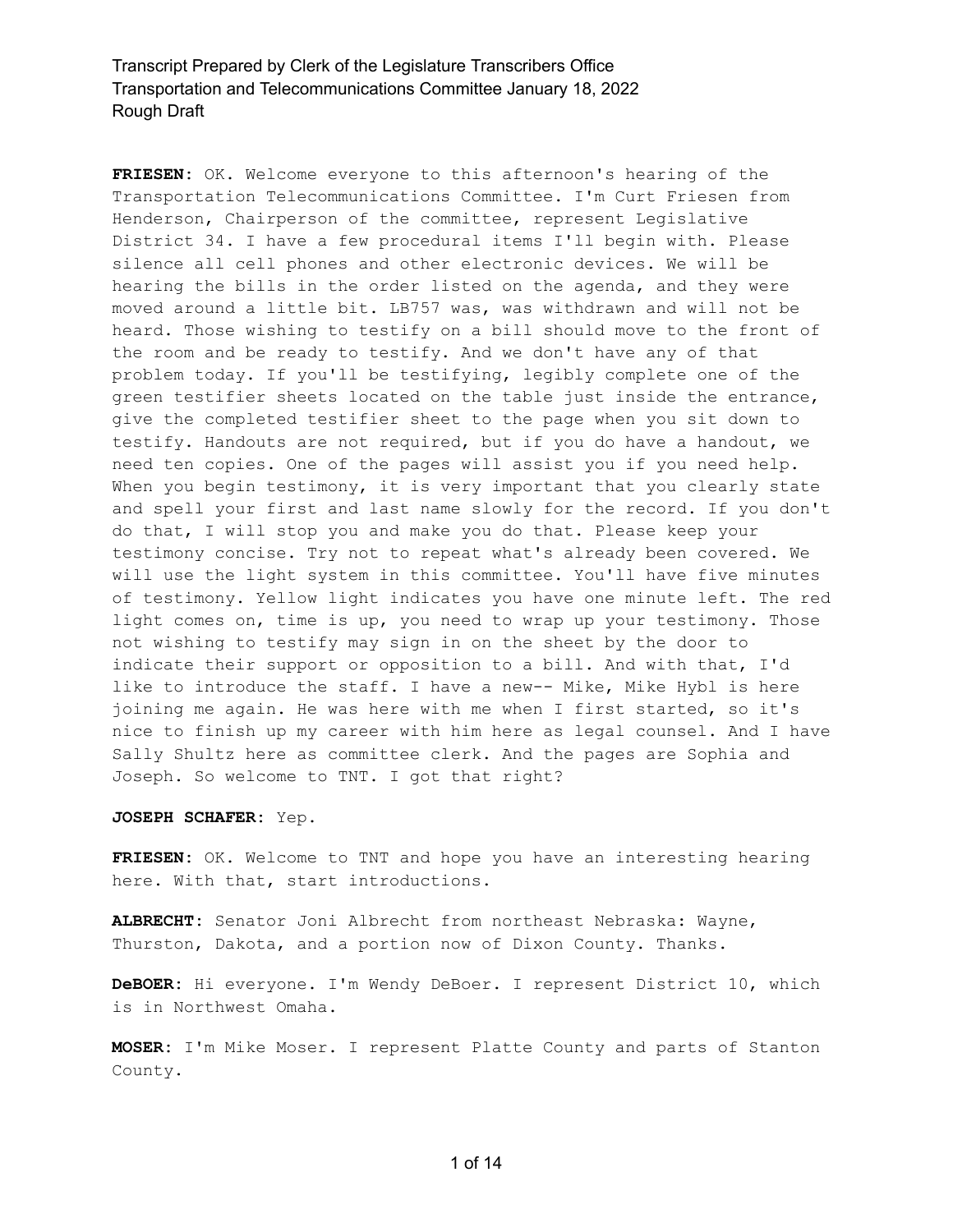**FRIESEN:** And we're kind of thin here today. We have members that are introducing bills in other committees. We have members that are not present today. So it's not that we don't care, it's just we're a little thin today and we have kind of a light load, I hope. And with that, I'm going to start things off and Senator DeBoer is going to act as the Chair.

**DeBOER:** All right, we will begin our hearing of LB749 with Senator Friesen. Welcome to your Transportation and Telecommunications Committee, Senator Friesen.

**FRIESEN:** Thank you. Thank you, Senator DeBoer. This is getting to be a comfortable spot. Good afternoon, members of the Transportation Telecommunications Committee. My name is Curt Friesen, C-u-r-t F-r-i-e-s-e-n. I represent District 34 and I'm here to introduce before the committee LB749. The bill addresses the subject we have previously addressed, the inspection of out-of-state motor vehicles by county sheriffs. In 2019, we enacted LB80, which improved the title inspection process by allowing franchised new car dealers working with their local sheriff to adopt a process for inspection of out-of-state motor vehicles in a dealer's inventory to make the process more efficient. Rather than having a sheriff physically inspect the vehicle, the sheriff prescribes a process where the dealer provides the inspection fee, documents, evidence of transfer, and vehicle information such as make, model, VIN number, odometer reading, and a photograph or a digital image of the vehicle to the sheriff. The sheriff then conducts the inspection using the documents provided and authorizes the vehicle to be issued a Nebraska certificate of title. This process has worked well and has made compliance with title inspection requirements for both franchise dealers and sheriffs more effect-- efficient and effective. Last year, the committee considered and the Legislature enacted LB343, which was intended to extend this title inspection process and the efficiency it has created to all licensed motor vehicle dealers. However, LB343, as passed, made a very subtle change. Rather than having a process that can be utilized to inspect vehicles in the inventory of the licensed dealer, it was amended to read the inspection process could be utilized to inspect vehicles sold from inventory of the licensed dealer. So LB749 corrects this oversight, restores the language, the intent originally adopted in 2019 with LB80. LB749 still allows the inspection process to be used by both new car and used dealers, used car dealers. And so, I mean, somewhere the word was changed to "sold" in there and nobody caught it. And so this is just a fix and taking out the word "sold" so that vehicles in their inventory can now be used in this process. It's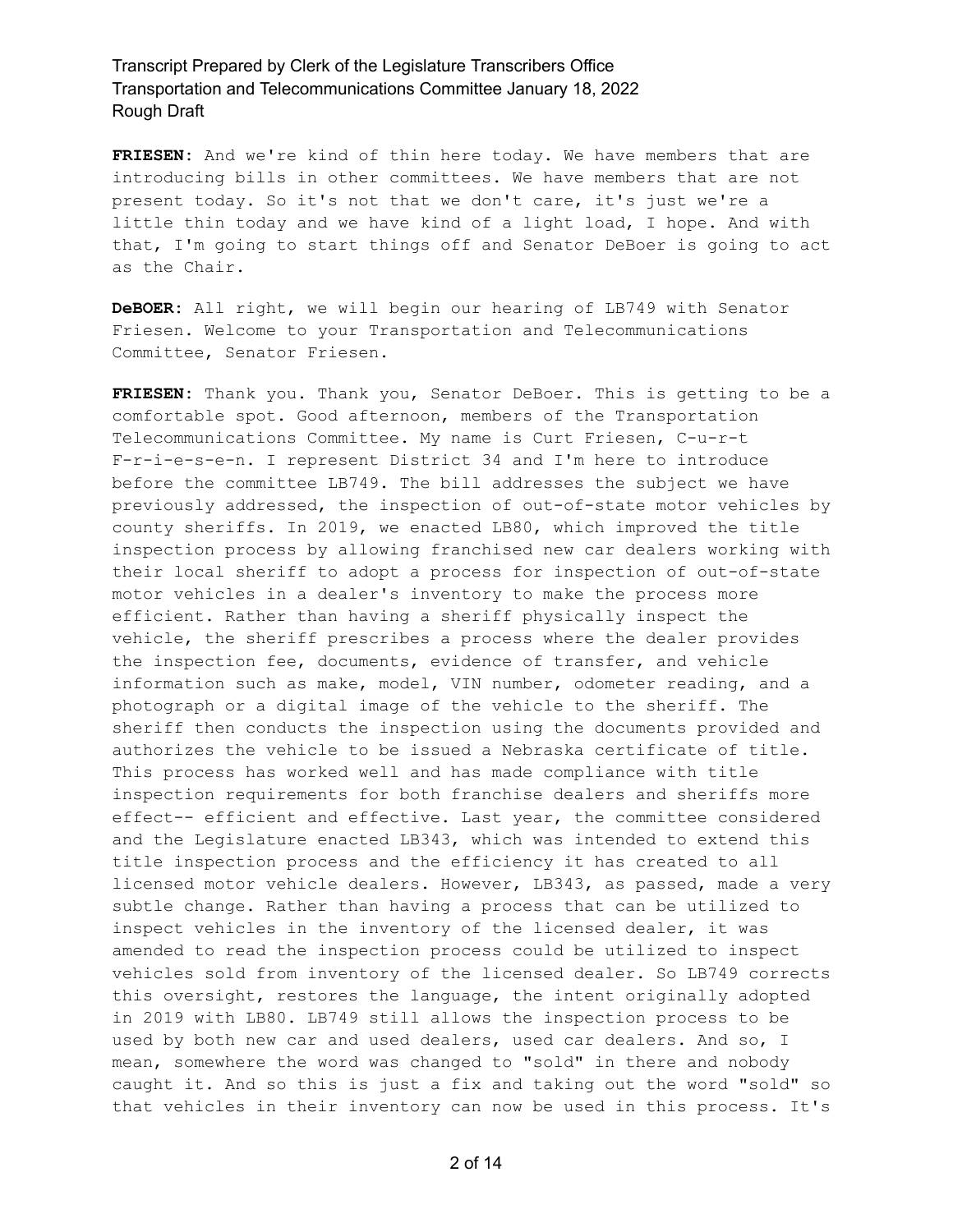a very simple bill. It should be consent calendar bill. So with that, I would answer any questions you may have.

**DeBOER:** Thank you, Chair Friesen. Are there any questions from the committee? Senator Albrecht.

**ALBRECHT:** Thank you very much. So did somebody bring it to your attention, Motor Vehicles or did--

**FRIESEN:** So what happened is Lancaster County here caught the mistake.

**ALBRECHT:** OK.

**FRIESEN:** And so they're going by the letter of the law. Nobody else has seen it yet. So it continues to operate as it was intended.

**ALBRECHT:** OK.

**FRIESEN:** But this would correct it because, again, it is not correct in, in statute. And so until somebody noticed it, they had been operating. But someone in Lancaster County caught the mistake, and so they changed their rules that they allowed to operate under and it really changed the whole intent of the bill.

**ALBRECHT:** OK. Thank you.

**DeBOER:** Thank you, Senator Albrecht. Any other questions from the committee? Seeing none, thank you, Senator Friesen. We'll take proponent testimony.

**TIM KEIGHER:** Good afternoon, Senator DeBoer and members of the Transportation Committee. My name is Tim Keigher, it is T-i-m K-e-i-g-h-e-r. And I appear before you today as a registered lobbyist for the Nebraska Independent Auto Dealers Association in support of LB749. I think I should have called Senator Friesen before I showed up because he gave my testimony. I don't know if I stole it from him or if he stole it from me. But I mean, basically, like you said, this, this process was working very well when the new car franchise dealers passed this back in 2019. It's been convenient for both the dealers and the law enforcement folks. It saves a lot of time for both entities and you don't have to drive the car to the sheriff's office to have it inspected. Law enforcement doesn't have to stop at your place to do it. And like Senator Friesen said, somehow or another, the word sold got put in there. It was overlooked by myself as well. So we just appreciate him introducing the bill to correct this and let the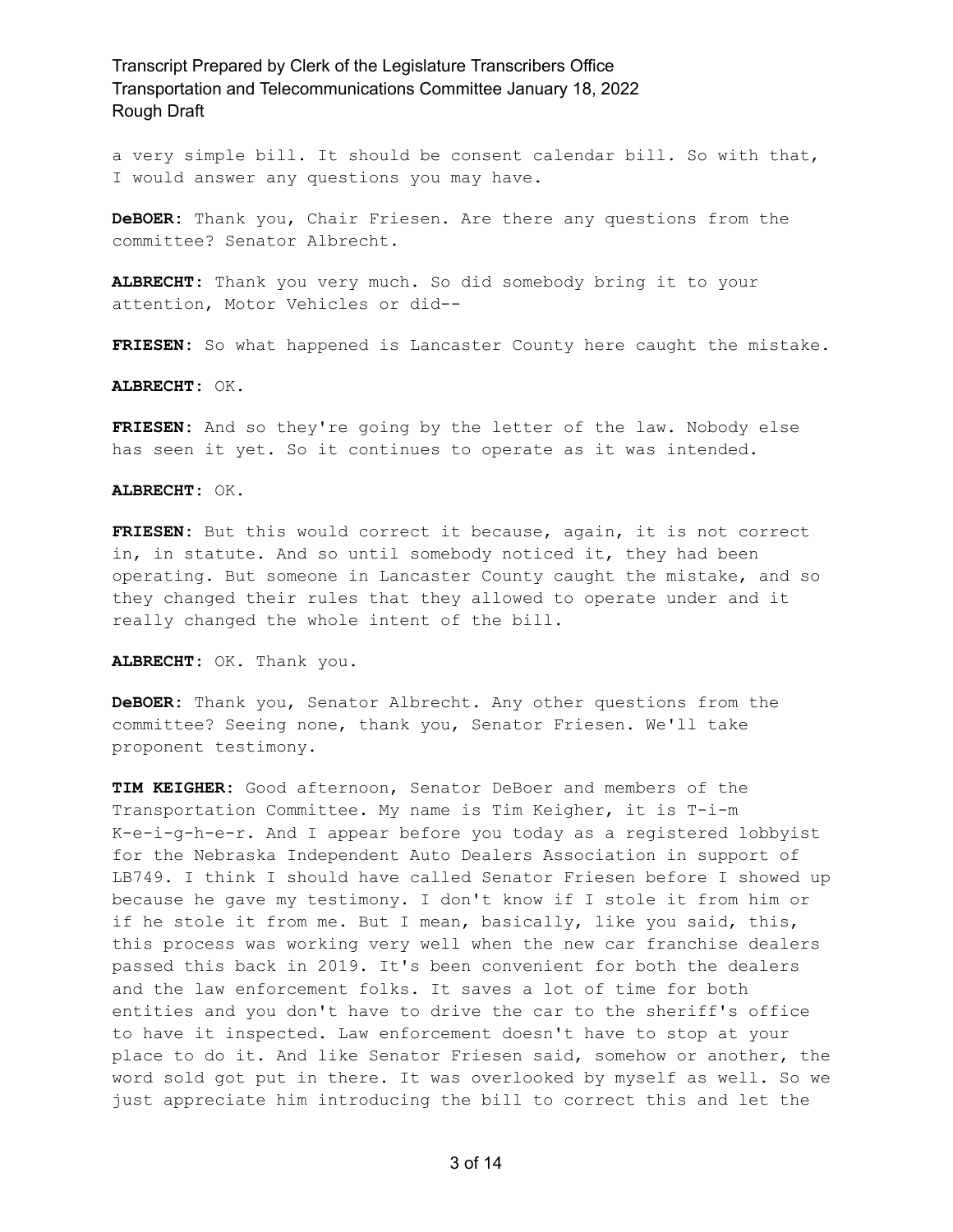process go on like it's been working. So with that, I'd be happy to try and answer any questions.

**DeBOER:** Thank you. Are there any questions for this testifier? Seeing none, thank you very much.

**TIM KEIGHER:** Thank you.

**DeBOER:** Next proponent testifier.

**JUSTIN BRADY:** Senator DeBoer and members of the committee, my name is Justin Brady, J-u-s-t-i-n B-r-a-d-y. I'm appearing before you today as the registered lobbyist for the Nebraska New Car and Truck Dealers Association and echo both what Mr. Keigher said and what Senator Friesen said that this was a change that happened that we all missed. The word sold being put in there. If you think about the process, I sell you my car and now the sheriff is going to inspect whether or not you have a salvage title or a stolen car. It's by having the word sold, you put the inspection on the wrong end of this whole transaction. The dealers want to know ahead of time, the consumers want to know ahead of time, so getting sold out of their moves it back to how it had been operating. And with that, I'll try to answer any questions.

**DeBOER:** Any questions for this testifier? Senator Albrecht.

**ALBRECHT:** Thank you, Senator DeBoer. OK, so I'm just going to question. You're saying that if a, a used car is on the dealer's lot?

**JUSTIN BRADY:** Yes.

**ALBRECHT:** He's already-- I mean, how-- is he to assume that it's a clear title and that there's no salvage and that, that it's not--

**JUSTIN BRADY:** Well, 'cause that's--

**ALBRECHT:** --because if I'm going to go in and buy that used car, I want to know--

**JUSTIN BRADY:** Right.

**ALBRECHT:** --that car is clear.

**JUSTIN BRADY:** And so what would happen, Senator-- sorry, to interrupt you.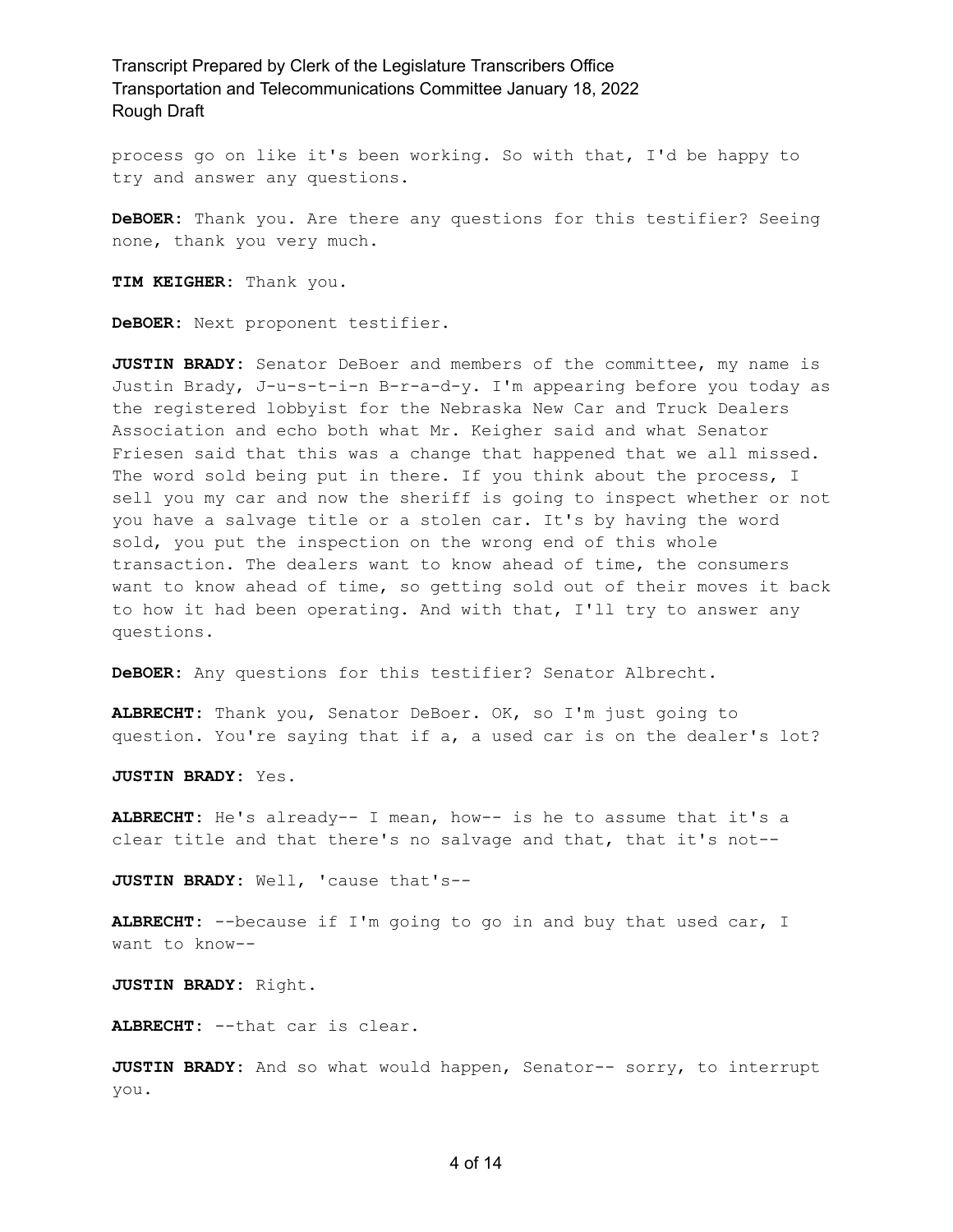**ALBRECHT:** Yeah, go ahead.

**JUSTIN BRADY:** So the process, if you take-- before this bill was passed, they put the word sold in. The process, as I understand it, was that car comes into the dealer's inventory. You trade in your car to get a new car.

**ALBRECHT:** Right.

**JUSTIN BRADY:** The dealer then is able to-- if the sheriff has given that dealer permission, you have to get permission from the local sheriff, the dealer then takes pictures of the VIN number, takes pictures of the car, takes pic-- crawls underneath, looks at-- make sure everything looks legitimate, submits all that information electronically to the sheriff.

**ALBRECHT:** They're still submitting it.

**JUSTIN BRADY:** Right. The sheriff then can say,--

**ALBRECHT:** [INAUDIBLE]

**JUSTIN BRADY:** --yes, this car's clear.

**ALBRECHT:** OK.

**JUSTIN BRADY:** Now the dealer knows he or she has a clear title that they can sell this car.

**ALBRECHT:** OK.

**JUSTIN BRADY:** Then I come in and buy that car, they can say it's been inspected.

**ALBRECHT:** Yep, got it.

**JUSTIN BRADY:** By putting the word sold, what Lancaster County has said is we can't do-- we won't do that inspection until I've actually now purchased the car off your lot. And now I will find out whether or not I have a salvage title or a stolen car.

**ALBRECHT:** Gotcha.

**JUSTIN BRADY:** So that's--

**ALBRECHT:** Very good.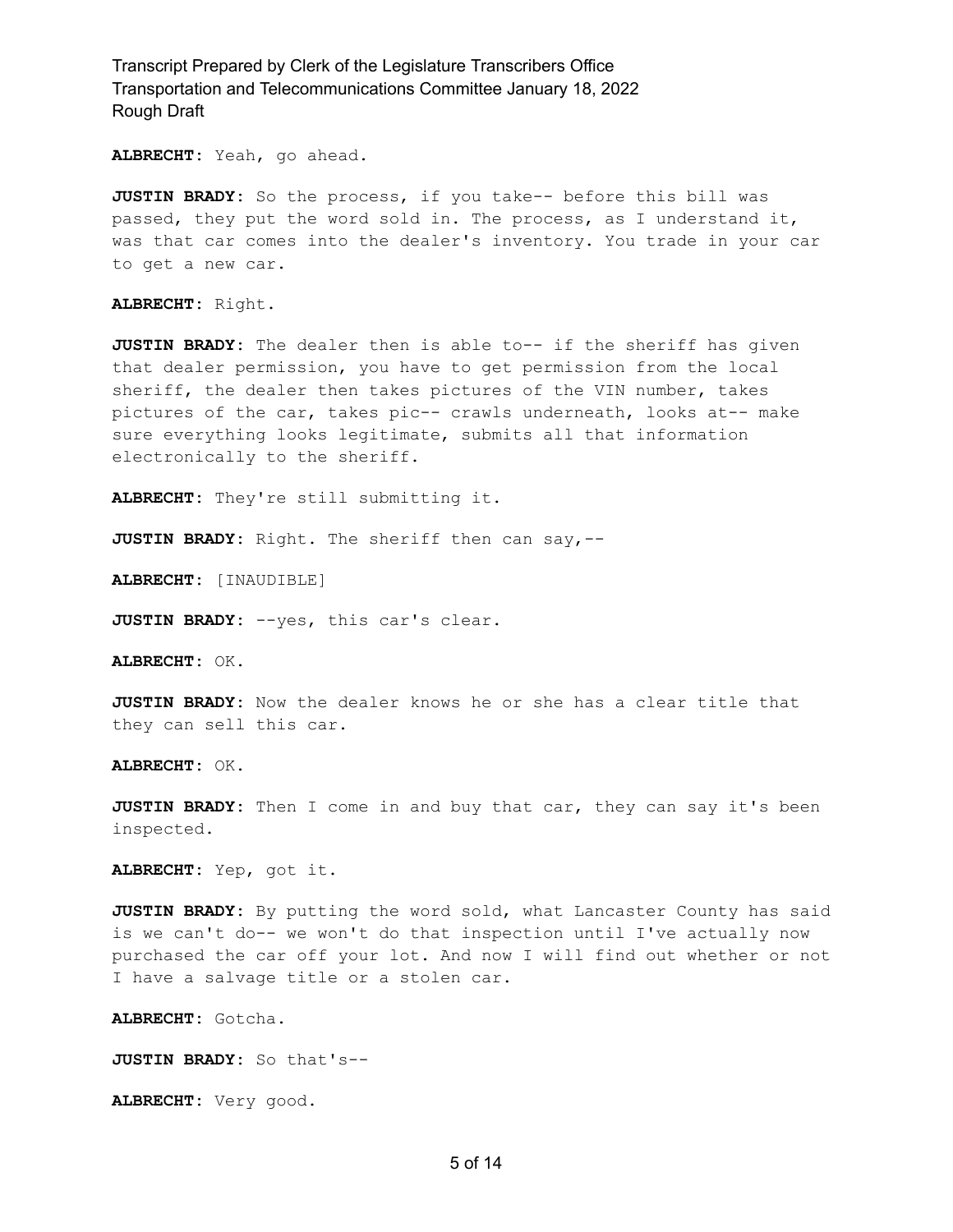**DeBOER:** Thank you, Senator Albrecht. Other questions, colleagues? Senator Moser.

**MOSER:** So is every car inspected or only the ones that come from out of state?

**JUSTIN BRADY:** The ones that come from out of state.

**MOSER:** Yeah. And does everyone have to be inspected if it came from out of state?

**JUSTIN BRADY:** That was my understanding, yes.

**MOSER:** OK.

**JUSTIN BRADY:** For the first time that they're going to be titled in Nebraska. I mean, obviously, once it's here, you don't have to.

**MOSER:** Well, once it's been titled here, it's been cleansed and--

**JUSTIN BRADY:** Right.

**MOSER:** --you don't have to worry about it.

**JUSTIN BRADY:** Yeah.

**MOSER:** Yeah. OK, thank you.

**JUSTIN BRADY:** You're welcome.

**DeBOER:** Thank you, Senator Moser. Other questions? Thank you.

**JUSTIN BRADY:** Thank you.

**DeBOER:** Do we have other proponent testimony? Is there any opponent testimony? Anyone wishing to testify in the neutral capacity? Senator Friesen, would you wish to close? Senator Friesen waives closing. That ends the hearing on LB749. The next hearing is LB750. I should announce that Senator Cavanaugh has joined us on the committee. Senator Friesen, you're welcome to open.

**FRIESEN:** Thank you, Senator DeBoer. Good afternoon, members of Transportation Telecommunications Committee. For the record, my name is Senator Curt Friesen, C-u-r-t F-r-i-e-s-e-n, represent District 34 and appearing before the committee today to introduce LB750 on behalf of the Department of Motor Vehicles. LB750 contains several provisions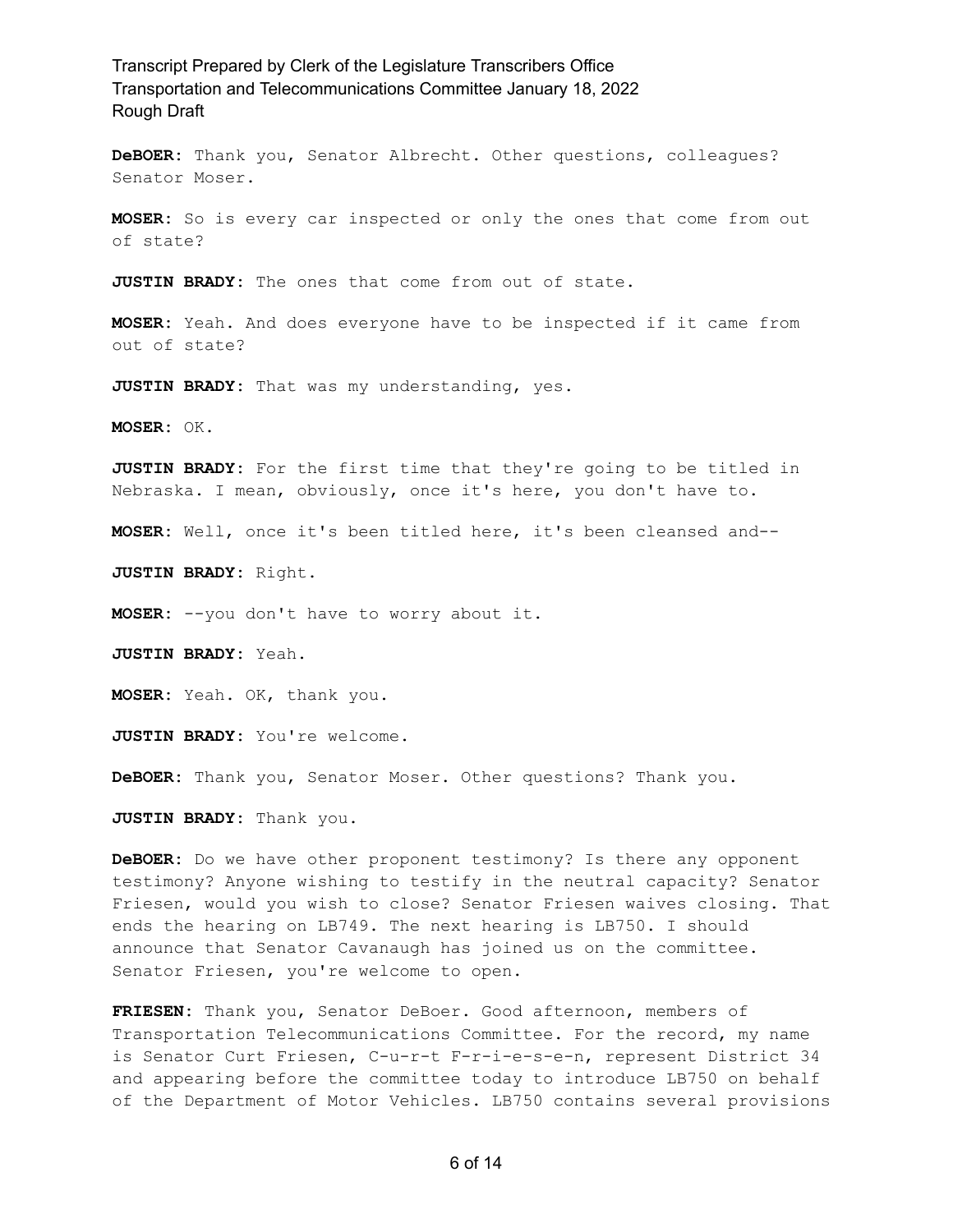to harmonize statutes regarding the mailing of license plates, issuing a vehicle and motorboat titles, the ability of former military vehicles to tow trailers, and the hours required for driver improvement courses. The bill eliminates obsolete language in statutes relating to the printing of driver's manuals, providing in-person driver safety courses, and numerous date references. LB750 will streamline the process for obtaining a certificate of title with a pre-salvage brand and extend the period a learner's permit for a school permit is valid. The bill, as introduced, will modify statutes to allow more flexible business practices as the Department of Motor Vehicles moves forward with the modernization of the motor carrier system. The director will be providing testimony with additional information and be able to answer specific questions on the bill. And I ask for your support of the bill and its advancement to General File. Thank you.

**DeBOER:** Thank you, Senator Friesen. Any questions for Senator Friesen? Seeing none, let's have proponent testimony.

**RHONDA LAHM:** Good afternoon, Senator DeBoer and members of the Transportation and Telecommunications Committee. I'm Rhonda Lahm, R-h-o-n-d-a L-a-h-m, director of the Department of Motor Vehicles. I'm appearing before you today to offer testimony in support of LB750. I would like to thank Senator Friesen for introducing LB750 on behalf of the department. The purpose of LB750 is to update and harmonize DMV statutes and to improve service for our customers. Amended language relating to vehicle titles includes the ability to use transfer-on-death certificate of title for vehicles and motorboats, and allows the issuance of a previously salvage branded certificate of title if the vehicle is properly inspected. The provisions relating to former military vehicles are amended to allow those vehicles to tow cabin, utility, farm, and dealer trailers. LB750 amends driver licensing statutes to define mobile driver's license and allow for the acceptance of a mobile driver's license to waive testing, requires the driver manual to be published on the agency website and removes the obsolete provision to provide a copy of the manual to all persons issued a document and extends the valid length of a learner's permit for a school permit from three months to six months. The bill harmonizes the length of the driver improvement course for persons under 21 to four hours to make it consistent with other driver improvement courses. It does not change the number of hours of training required for beginning drivers. LB750 eliminates the requirement from the Nebraska Safety Center to provide courses in all counties which do not otherwise have a course as online classes have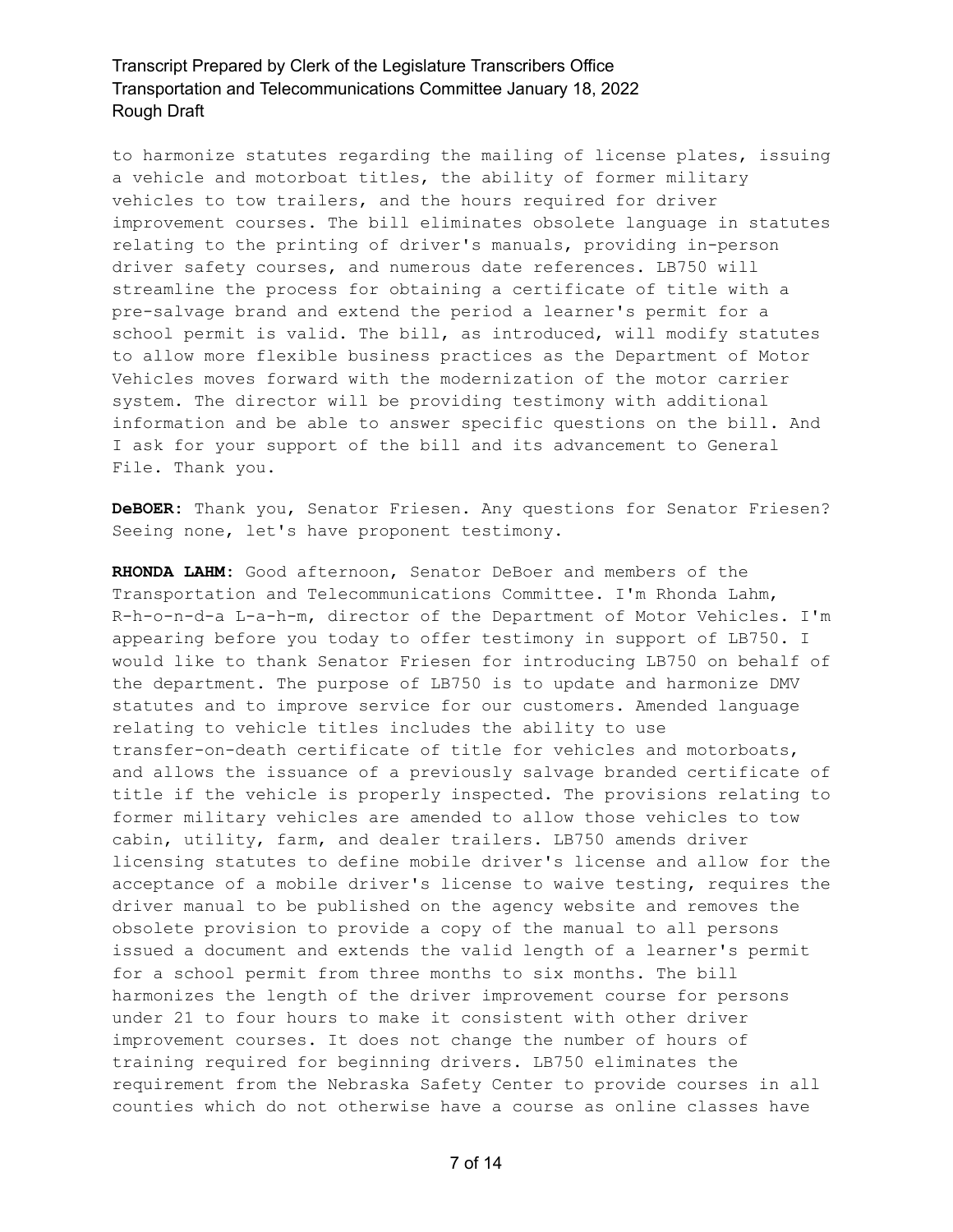made this requirement obsolete. LB750 changes the term registration year to registration period, uses the term driver improvement course consistent with other statutes, and provides for postage fees to mail historical and choose life plates to be collected similar to other specialty plates. In 27 sections of LB750, language with obsolete dates have been stricken. Provisions of the bill allow the DMV to continue with the modernization of the Motor Carrier Services System by allowing for staggered registration periods for trucks registered as commercial carriers to be monthly, quarterly or yearly, allows the Motor Carrier Division to charge the actual fees for postage and handling of plates and ensures all fees, interest and penalties collected pursuant to the International Fuel Tax Agreement are deposited into the Highway Trust Fund. I encourage the advancement of LB750 to General File. And at this time, I'm happy to answer any questions the committee may have.

**DeBOER:** Thank you very much. Are there any questions from the committee? I'll ask you a question then.

**RHONDA LAHM:** Sure.

**DeBOER:** Can you explain the three months to six months learner's permit change?

**RHONDA LAHM:** Certainly. So there's two different kinds of learner's permits. One is for a school permit, one is for a provisional operator's permit. Currently, the learner's permit for a school permit is three months. What was happening was people would get that permit and they would not realize it was only valid for three months. So then they would go in to get their provisional operator's permit. And the law requires them to have 180 days of a valid permit. Well, they would only have 90 days, so then they wouldn't be eligible for their provisional operator's permit. So what we are doing is making that valid 180 days so when they actually go in for their provisional operator's permit, they'll have that valid permit time and won't have to wait. They, of course, have to be 16 to get their provisional operator's permit. And oftentimes what was happening is a beginning driver-- hasn't been that long since I taught my son to drive, but most kids have to renew that. So then we're just collecting a fee again from them after three months, which really is kind of unnecessary. So that was the intent of extending it.

**DeBOER:** OK, thank you. Any other questions? Senator Cavanaugh?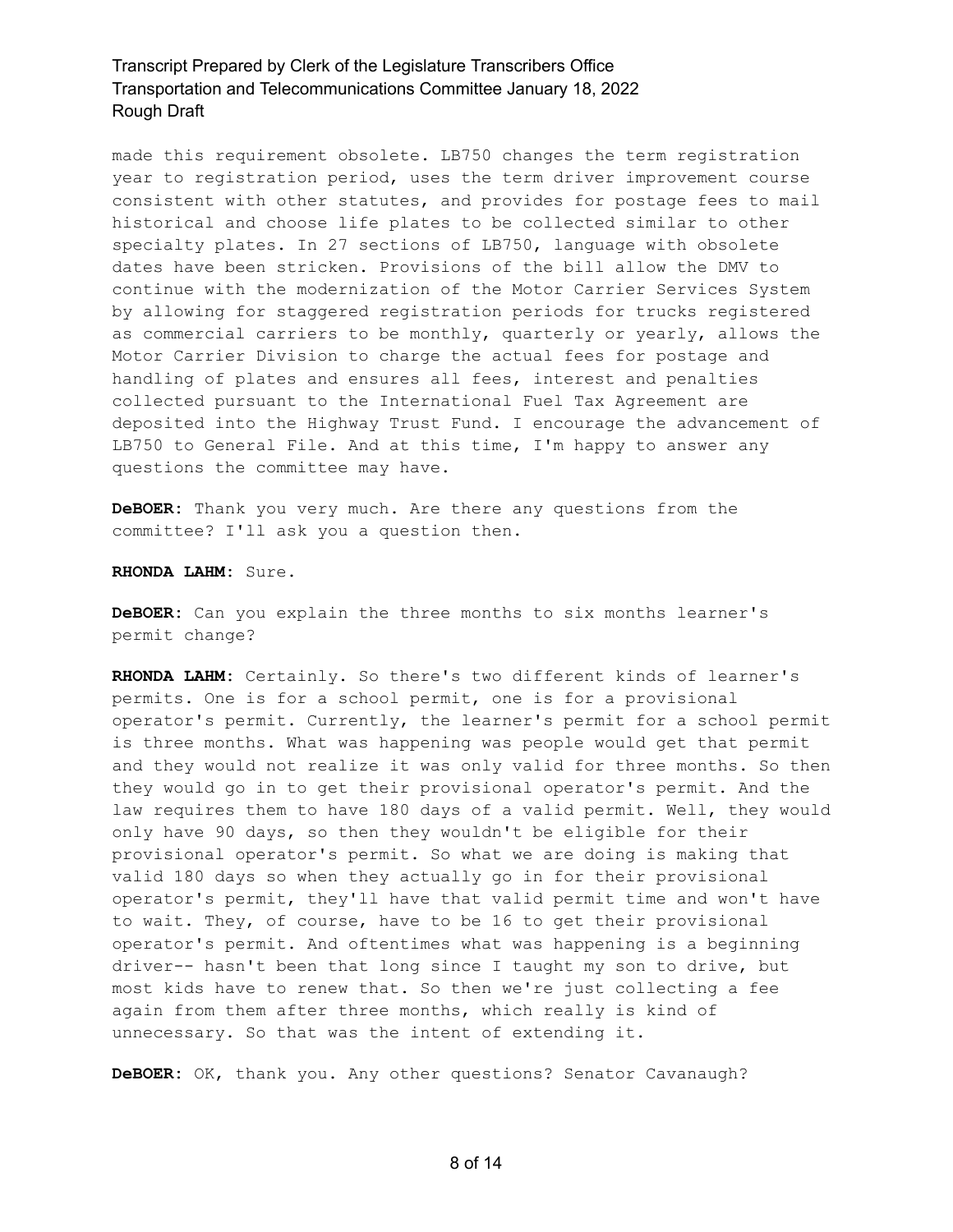**M. CAVANAUGH:** Thank you. Thank you so much for being here, Mrs. Lahm. I'm just looking at the fiscal note and the cash fund versus the General Fund. Do you know which cash fund this is hitting? Is it the Motor Vehicle Fraud Cash Fund or--

**RHONDA LAHM:** So it's the DMV cash fund. So it's our operating cash fund.

**M. CAVANAUGH:** OK.

**RHONDA LAHM:** So there's two reasons why there's a loss in revenue to our cash fund. And one is because there would be less of those permits that we issue and the other one is less titles issued as a result of the provision to get a previously-- a title with a previously salvaged brand, rather than getting a title with a salvage brand and then a title with a previously salvaged brand.

**M. CAVANAUGH:** OK.

**RHONDA LAHM:** Because what was occurring, we had customers going in with their vehicle inspected. The county treasurer was issuing them a title with the salvage brand and then immediately issuing them a title with a pre-salvage brand. So we're eliminating that unnecessary step if it's already met the inspection provisions.

**M. CAVANAUGH:** OK, thank you.

**DeBOER:** Thank you, Senator Cavanaugh. Senator Moser has a question.

**MOSER:** So what's the purpose for the salvage brand added to the title? Is that so the customer that buys the vehicle realizes that it was salvaged?

**RHONDA LAHM:** Right.

**MOSER:** And what's the difference between salvaged title and previously salvaged title? You're cleansing the title to make it--

**RHONDA LAHM:** So it has to have an inspection by a mechanic to make sure it's all properly-- that, that it's safe and it meets the standards and requirements. So if a vehicle's been salvaged, it has a salvage brand, it may or may not have all the corrections made to make it safe. But once the inspection has been done to inspect it, the vehicle is safe and then it is eligible for a pre-salvage title or a title with a pre-salvage brand. And titles that are salvaged-- a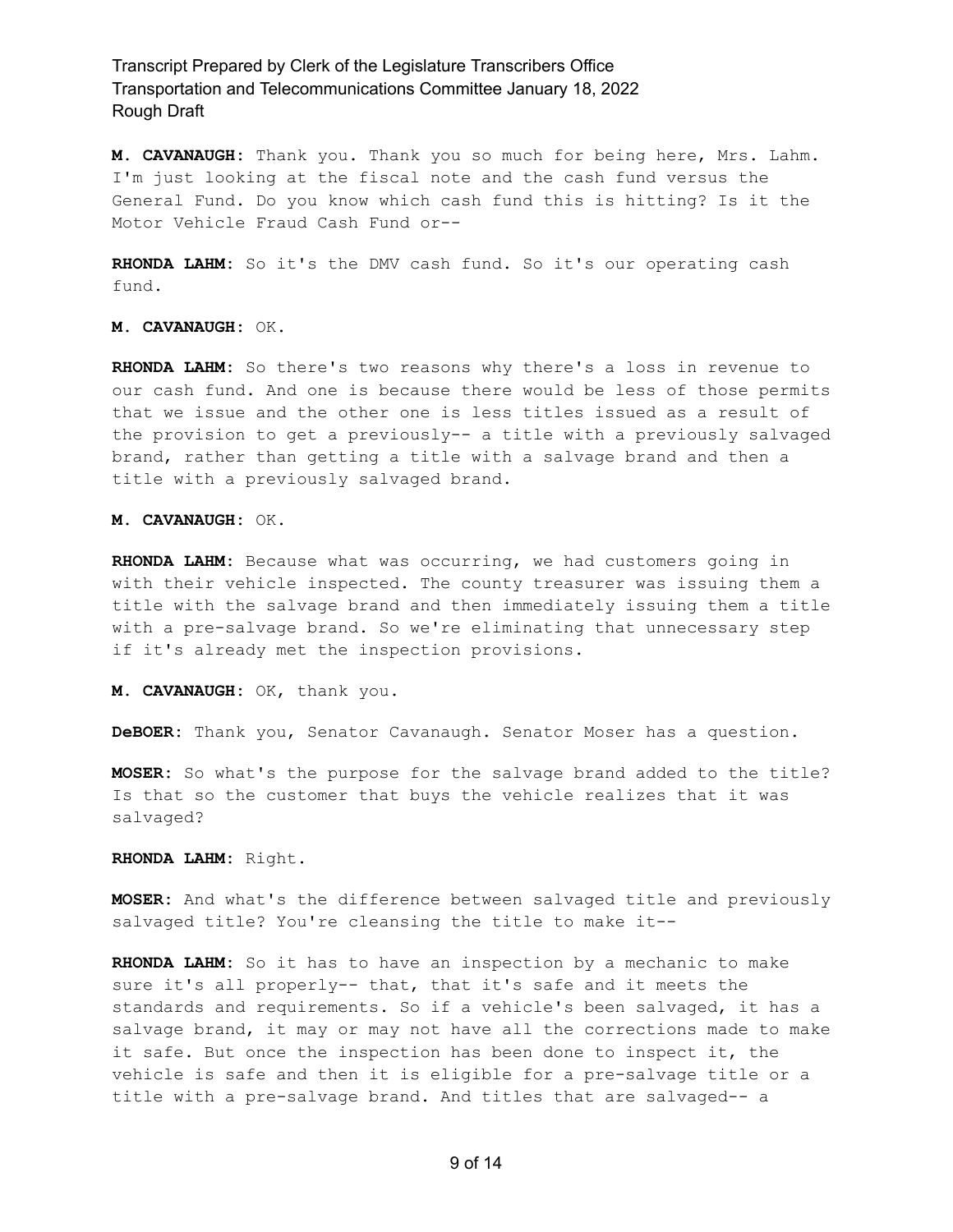salvaged title can't be registered. It has to get the inspection and get a, a title with the pre-salvage brand in order to be registered.

**MOSER:** So you could own a vehicle with a salvaged title, but you couldn't drive it on the road.

**RHONDA LAHM:** Not legally.

**MOSER:** It-- well, we're, we're talking proper behavior by good citizens. OK, thank you.

**DeBOER:** Thank you, Senator Moser. Are there other questions? Thank you very much.

**RHONDA LAHM:** Thank you.

**DeBOER:** Are there other proponent testifiers? Is there anyone wishing to testify in opposition to this bill? Anyone wishing to testify in a neutral capacity? Senator Friesen waives closing. I would like to mention that LB750 received an online comment in support from Brandon Luetkenhaus representing the Nebraska Credit Union League. Online comments submitted before the hearing will be included in the record. With that, let's end the hearing on LB750 and I'll turn it back over to Senator Friesen.

**FRIESEN:** Thank you, Senator DeBoer. With that, we will open the hearing on LB714. Senator Geist, who is not here today, and staff will be introducing the bill. Welcome to TNT.

**MARY JACOBSEN:** Thank you, Chairman Friesen and good afternoon members of the Transportation and Telecommunications Committee. For the record, my name is Mary Jacobsen, M-a-r-y J-a-c-o-b-s-e-n, and I am the legislative aide for Senator Geist who represents District 25. She is unable to be here today due to illness. I am here to introduce LB714 for Senator Geist. LB714 will create a funding mechanism for a new Lancaster County Service Center to serve the driver's license issuance needs for Lancaster County. The DMV previously had two locations in Lancaster County, with a total of 13 workstations. When Lancaster County reopened after closing for the COVID pandemic, the Lancaster County Treasurer split the location for driver licensing services and vehicle services. The DMV was required to use only the West O location and now has eight workstations. After drafting the bill, we learned that an amendment needed to be brought with language to clarify how the reallocated money will be spent, AM1592 was drafted to address this issue. Thank you for your time and attention, and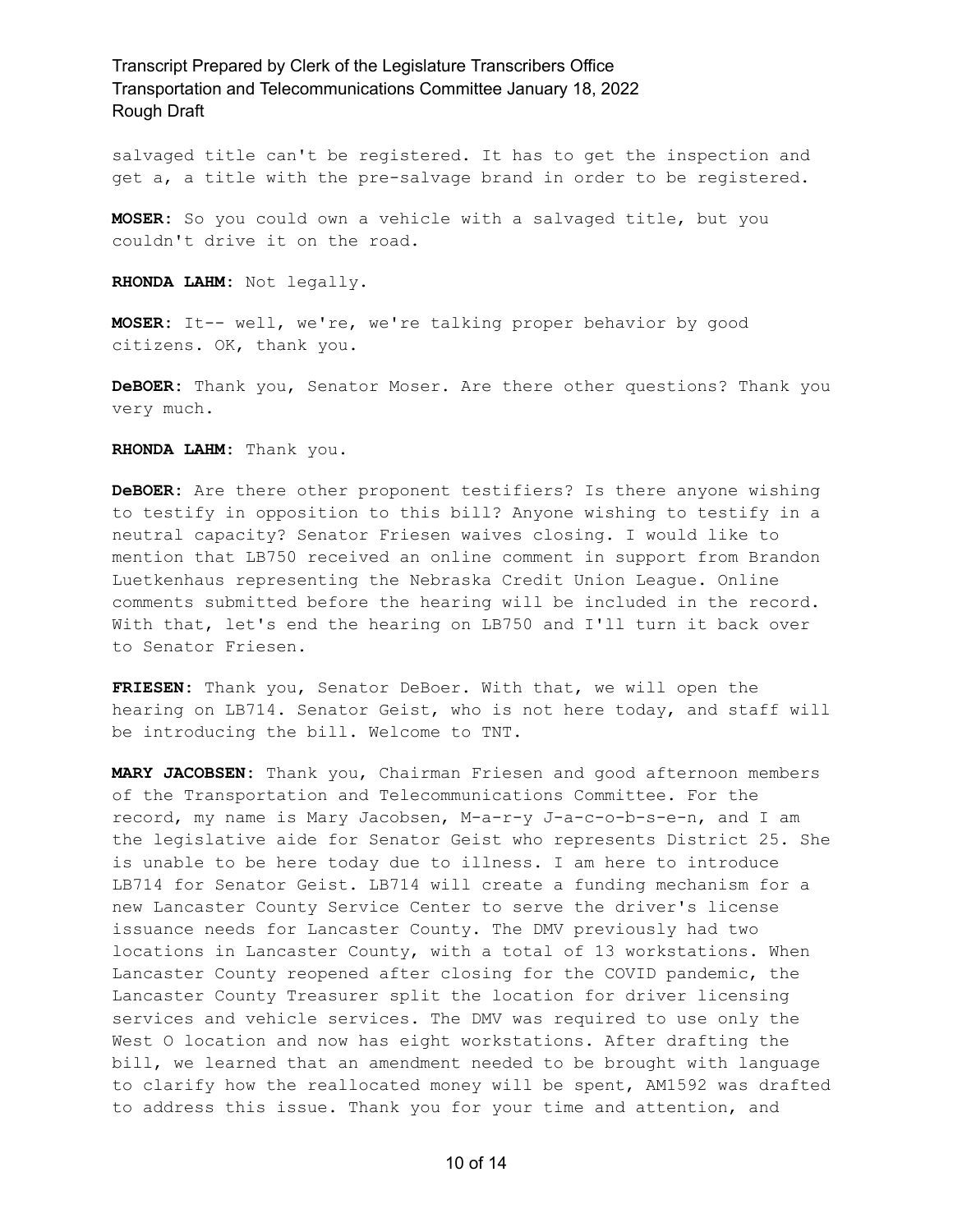Director Lahm will be following me to answer any questions that you may have.

**FRIESEN:** Thank you for providing the opening. And with that, Director, would you come forward?

**RHONDA LAHM:** Good afternoon, Chairman Friesen and members of the Transportation and Telecommunications Committee. I am Rhonda Lahm, R-h-o-n-d-a L-a-h-m, director of the Department of Motor Vehicles. I'm appearing before you today to offer testimony in support of LB714. I would like to thank Senator Geist for introducing LB714 on behalf of the department. The purpose of this bill is to reallocate the fees for five-year documents to streamline the business model for driver license services in Lancaster County and to move the service center model used in Douglas and Sarpy Counties. The revised business model eliminates the current bifurcated process, where customers wait to see an examiner to be processed and then go to the county treasurer and pay the document fees and be issued a temporary receipt, replacing the process with a single transaction. The current facility provided to deliver driver licensing services in Lancaster County is inadequate for the number of customers served, over 100,000 per year. At the beginning of the pandemic, Lancaster County officials separated driver licensing services from vehicle services, moving all driver licensing services to a separate location on West O Street. Later in the year, the decision was made by the county to make the separation permanent. The impact of this transition was a reduction in capacity of workstations from 13 to 8, nearly 40 percent. The resulting impact has been an increase in processing time, significant increases in wait times, and an overall crowded waiting area. The fund reallocation would not result in an increase in fees to customers. Rather, \$3 of each five-year Class O license, Class M license and state identification card would be reallocated from the General Fund to the DMV Cash Fund. Currently, the allocation of the \$24 fee is General Fund \$10.25, DMV Cash Fund \$10.25, and county general fund \$3.50. These funds would be used to primarily, primarily to pay the ongoing expenses for the Service Center. AM1592 is a simple language change to designate the reallocation of fees is to be used to establish and maintain the Driver Licensing Service Center in Lancaster County. I would urge your adoption AM1592 into LB714 and your support of LB714 and its advancement to General File. At this time, I'm happy to answer any questions the committee may have. Thank you.

**FRIESEN:** Thank you, Director Lahm. Are there any questions from the committee? Seeing none, thank you for your testimony.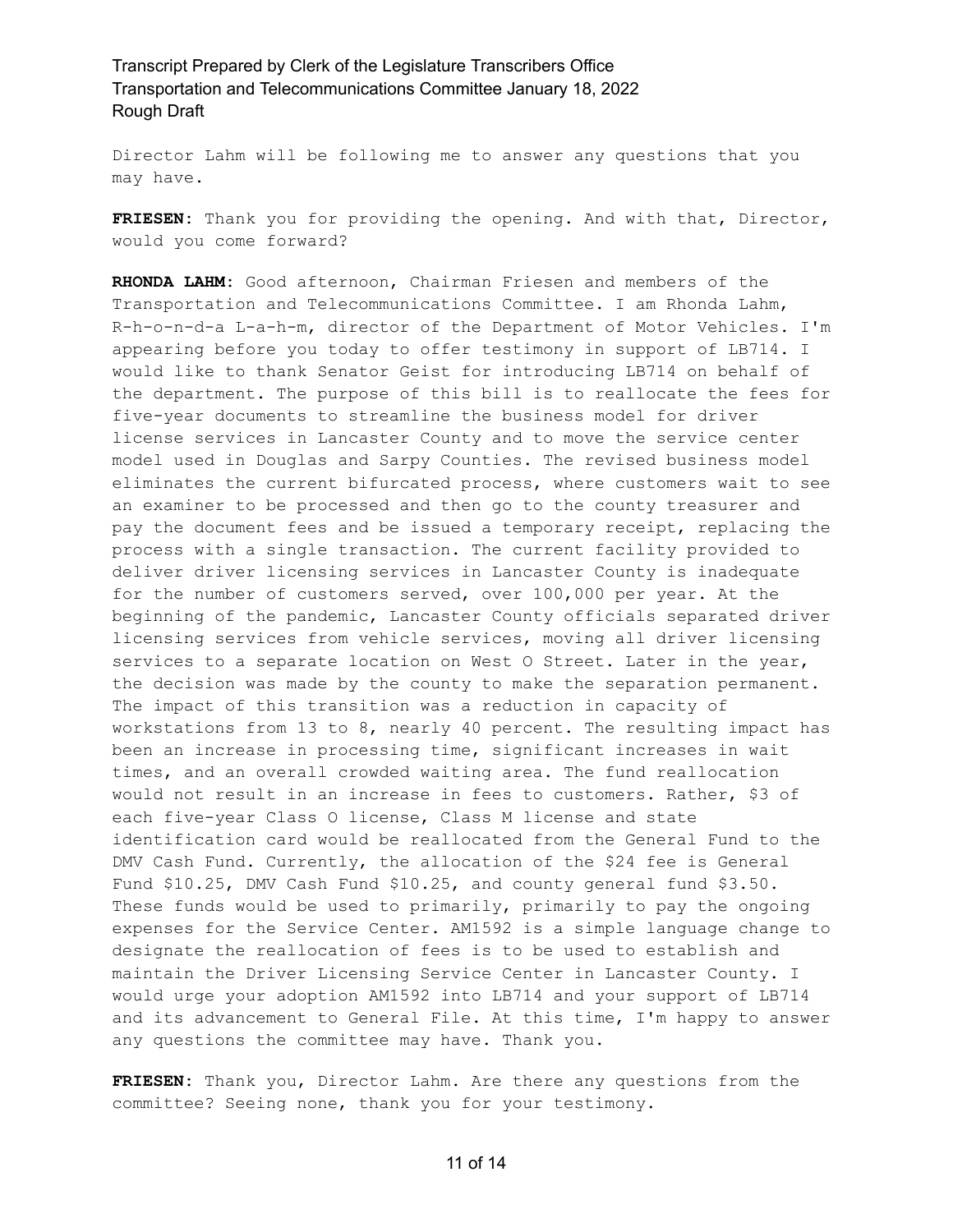**RHONDA LAHM:** Thank you.

**FRIESEN:** Are there any other proponents for LB714? Seeing none, does anyone wish to testify in opposition LB714? Seeing none, anyone wish to testify in a neutral capacity? Seeing none, I think we will with that close the hearing on LB714. With that, we will open the hearing on LB720 and welcome Senator Albrecht.

**ALBRECHT:** Good afternoon, Chairman Friesen, members of the Transportation Telecommunications Committee. For the record, my name is Joni Albrecht, J-o-n-i A-l-b-r-e-c-h-t. I represent Legislative District 17 in northeast Nebraska, which includes Wayne, Thurston, Dakota, and a portion of Dixon Counties. I've introduced LB720 on behalf of the Nebraska State Patrol and the Nebraska Department of Motor Vehicles. This is a joint update bill introduced annually to keep the DMV and the Nebraska State Patrol consistent with the federal laws and regulations. LB720 adopts the most recent version of the federal laws and regulations in effect as of January 1 of 2022. Advancement of the bill ensures Nebraska remains compliant with federal requirements to receive federal highway funds. Director Lahm of the DMV and Lieutenant Maytum of the Nebraska State Patrol will be testifying after me. They will both provide additional information and specifics regarding the bill. I encourage the advancement of LB720 to General File, and I thank you for your time and attention to the bill.

**FRIESEN:** Thank you, Senator Albrecht. Are there any questions from the committee? Seeing none, thank you.

**ALBRECHT:** Thank you.

**FRIESEN:** Those wishing to testify in favor of LB720. Welcome.

**MIKE MAYTUM:** Good afternoon, Chairperson Friesen and members of the Transportation and Telecommunications Committee. My name is Mike, M-i-k-e, Maytum, M-a-y-t-u-m. I'm a lieutenant assigned to the Carrier Enforcement Division, and I'm here today on behalf of the Nebraska State Patrol to testify in support of LB720. When the United States Congress passed the Motor Carrier Safety Act, emphasis was placed on states' adoption of uniform safety measures, with the ultimate goal being a reduction in the number of commercial motor vehicle crashes. In order for the state of Nebraska to remain consistent and compliant with these federal requirements, it is necessary to update our commercial vehicle safety regulations annually. This legislation will enable the Nebraska State Patrol to continue enforcing updated federal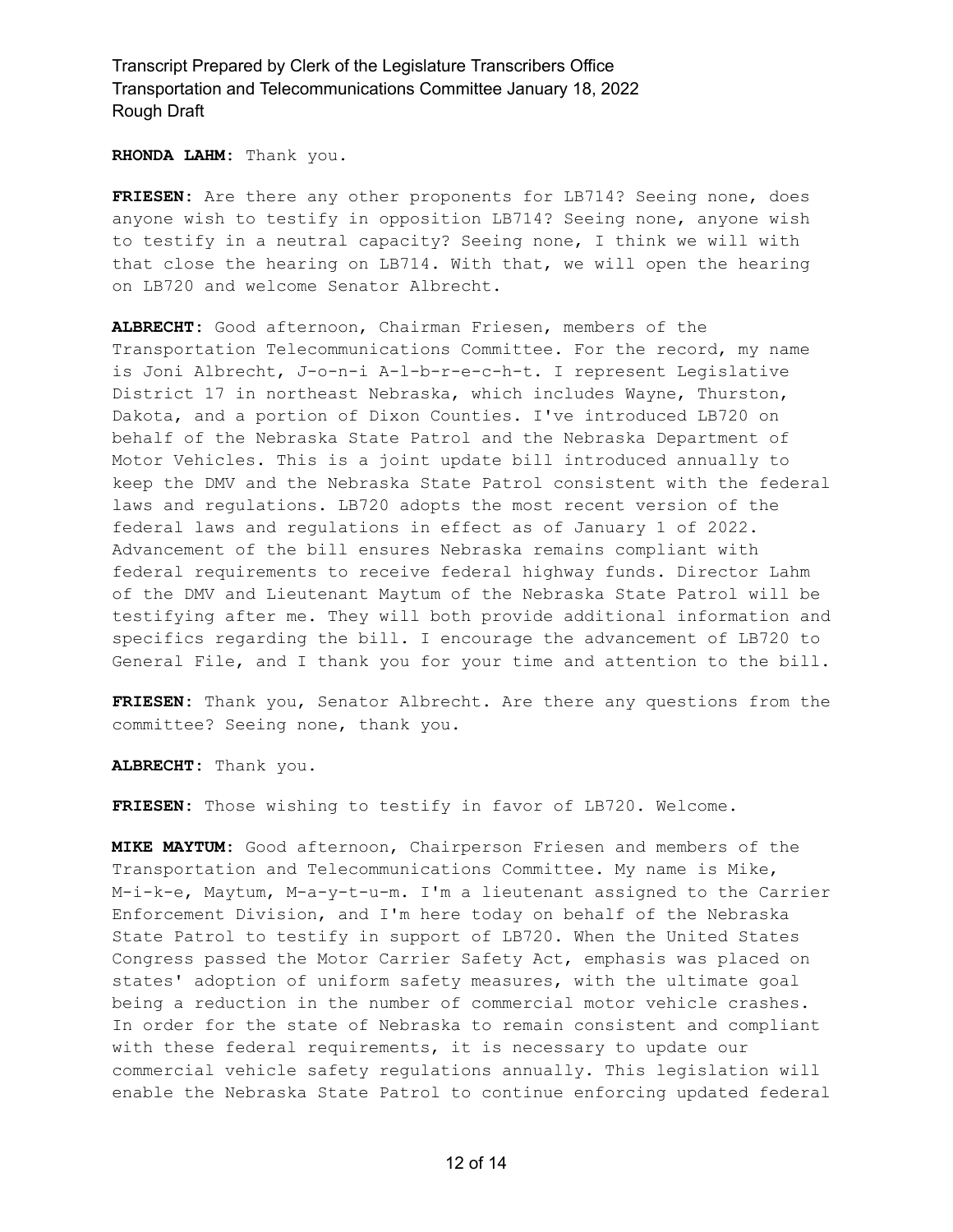motor carrier safety regulations and the federal hazardous materials regulations. Every day, our troopers strive to make our highway safe. In fiscal year 2021, the Nebraska State Patrol conducted 24,858 roadside inspections, identifying 8,317 violations of driver requirements and requiring that 1,139 inspected drivers be placed out of service; 7,026 vehicles were inspected with an average of 2.67 violations discovered per vehicle and 2,979 vehicles being placed out of service due to serious defects. The roadside inspection program has enabled the state to establish clear guidelines for commercial vehicle operators while ensuring Nebraska State Patrol presence to assist in correction of operators who have vehicle or driver defects. These guidelines create a significant deterrent effect. In addition to our enforcement efforts, public education is a valuable tool the agency uses to improve highway safety. In fiscal year 2021, the Carrier Enforcement Division of the Nebraska State Patrol conducted 64 public education and training events across the state directed at commercial motor vehicle owners and operators in a safe and friendly format. In addition, the Nebraska State Patrol website provides resources to help answer questions about driver requirements, transportation of hazardous materials, and additional information that is pertinent to commercial motor vehicle owners, operators, and the public. I want to thank you for the opportunity to testify on behalf of this bill, and I'll be happy to answer any questions you may have.

**FRIESEN:** Thank you, Lieutenant Maytum. Any questions from the committee? On just a personal note, I do have a CDL and I do interact with Carrier Enforcement once in a while. I will always say that they have operated in a really professional manner. I appreciate it.

**MIKE MAYTUM:** Thank you, Senator. You are too kind.

**FRIESEN:** Thank you for your service. I don't have any questions, so if no one else does, thank you for testifying.

**RHONDA LAHM:** Good afternoon, Chairman Friesen and members of the Transportation and Telecommunications Committee. I'm Rhonda Lahm, R-h-o-n-d-a L-a-h-m, director of the Department of Motor Vehicles. I'm appearing before you today to offer testimony in support of LB720. I would like to thank Senator Albrecht for introducing LB720 on behalf of the DMV and the State Patrol. This is a joint update bill introduced annually to keep the programs administered by the DMV and the Nebraska State Patrol consistent with federal laws and regulations. LB720 adopts the most recent version of federal laws and regulations in effect as of January 1, 2022, for the Unified Carrier